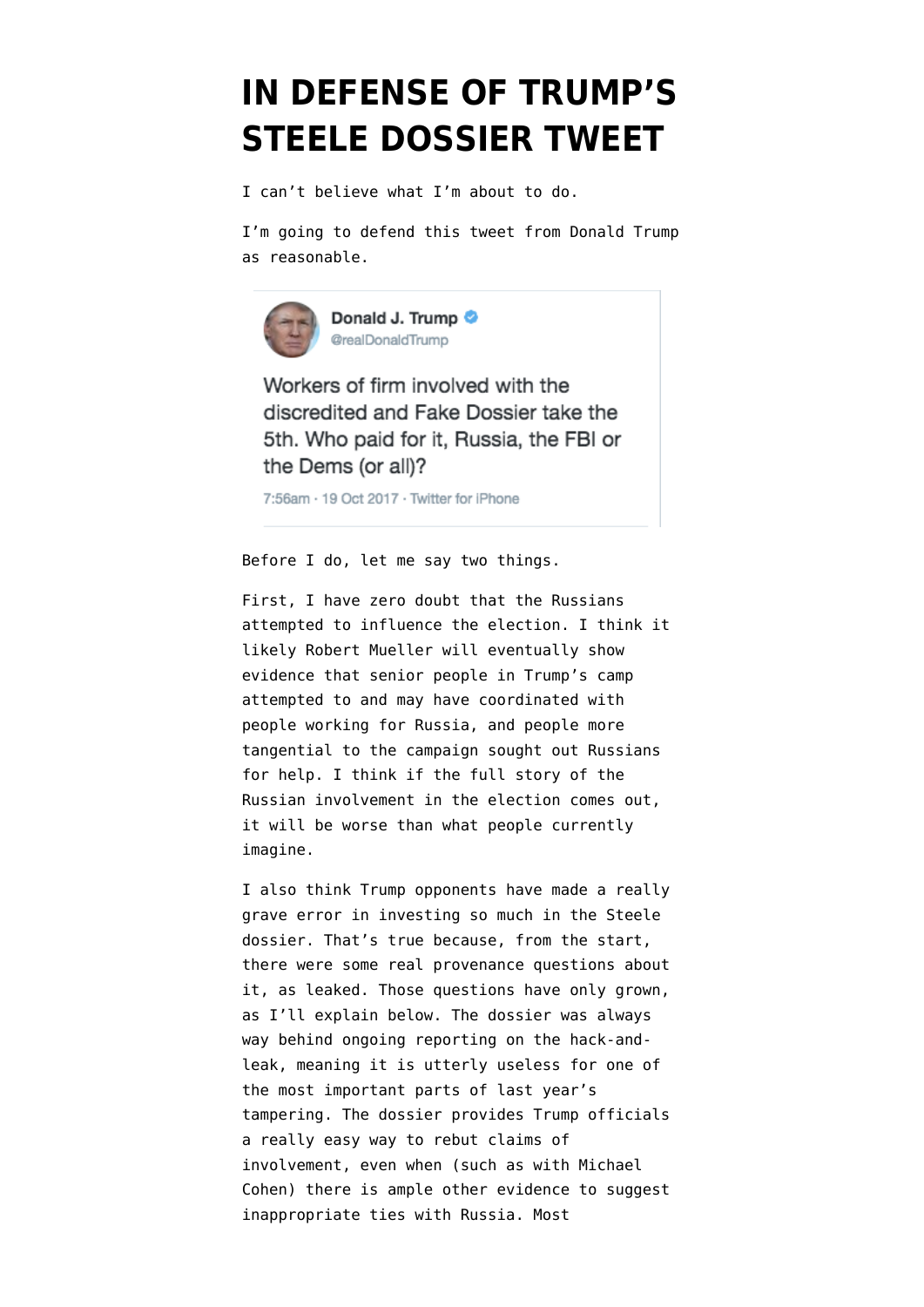importantly, the dossier is not needed for the [most common reason people cling to it](https://www.emptywheel.net/2017/09/06/john-siphers-garbage-post-arguing-the-steele-dossier-isnt-garbage/), to provide a framework to understand Trump's compromise by Russia. By late January, WaPo's reporting did a far better job of that, with the advantage that it generally proceeded from events with more public demonstrable proof. And (again, given the abundance of other evidence) there's no reason to believe the Mueller investigation depends on it.

But because Trump opponents have clung to the damn dossier for months, like a baby's blanket, hoping for a pee tape, it allows Trump, Republicans, and Russians to engage in [lawfare](https://www.emptywheel.net/2017/09/03/on-the-lawfare-surrounding-the-steele-dossier/) and other means to discredit the dossier *as if* discrediting the dossier will make the pile of other incriminating evidence disappear.

I believe the Trump opponents' investment in the Steele dossier will ultimately lead to a bad own goal.

All that said, I think Trump's tweet today, while as typically douchey as all his tweets, is somewhat defensible (and the fact that it *is* defensible should serve as a warning to those still clinging to the Steele dossier).

# **Workers of firm … take the 5th**

Trump is referring to the fact that two Fusion employees refused to testify before the House Intelligence Committee under a subpoena issued unilaterally by Devin Nunes. There is significant confusion, spread in part by their attorney, as to why they would not testify. Beforehand, their attorney [said](http://www.cnn.com/2017/10/16/politics/fusion-gps-house-intelligence-committee-response/index.html) the First Amendment permitted them to blow off the committee (which wouldn't even be true for a journalist, much less an oppo research firm pretending for convenience to be a journalistic enterprise). Since it happened, several credible journalists have said Fusion's lawyer said they pled the Fifth (which *would* work, but would also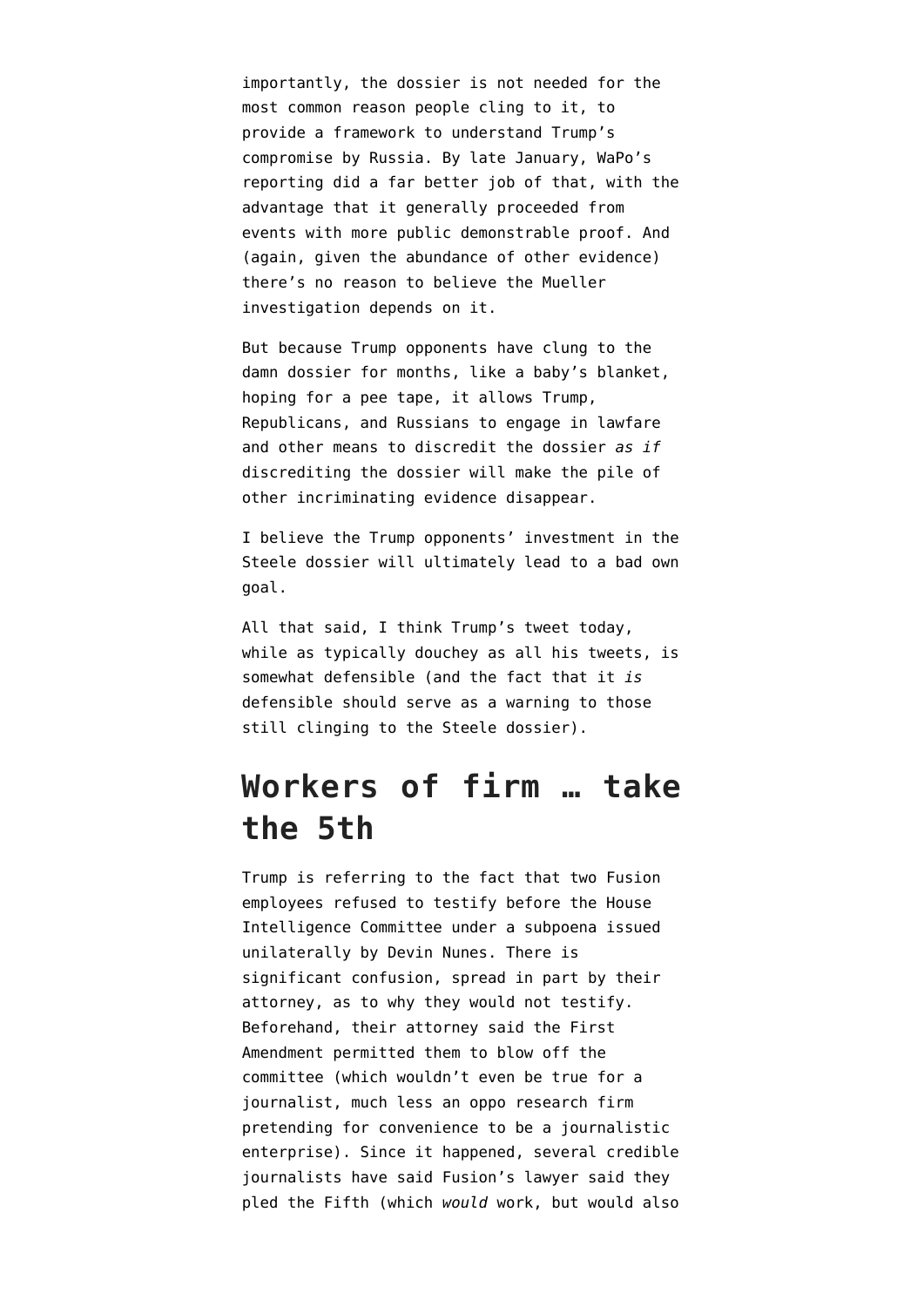mean they felt they had criminal exposure).

So the point it at least contested.

My guess is they're just stalling, with the knowledge that if Nunes has to find a way to enforce his subpoena, the rest of the committee will get to weigh in and will refuse to back his effort.

### **Discredited and Fake**

It is true that anonymous sources say that the FBI has corroborated some things in the dossier (and Andy McCarthy makes an uncharacteristically worthwhile [argument](http://www.nationalreview.com/article/452427/trump-dossier-russia-collusion-investigation) for what the tea leaves say). It is also true that Dianne Feinstein [confirmed](https://www.emptywheel.net/2017/10/09/difi-confirms-the-public-steele-dossier-is-not-the-whole-thing/) during the summer that we only have part (and given the numbering, probably a very small part) of the dossier. So we can't be sure whether the bits FBI has corroborated are public at all.

There are things, as I've noted, that totally discredit parts of the dossier, such as the fact that it reported Russia hadn't succeeded in hacking top targets almost a year after it was widely reported FSB already had (in general, the dossier is awful on the hack, as [I lay out in](https://www.emptywheel.net/2017/09/06/john-siphers-garbage-post-arguing-the-steele-dossier-isnt-garbage/) [this post;](https://www.emptywheel.net/2017/09/06/john-siphers-garbage-post-arguing-the-steele-dossier-isnt-garbage/) Steele's speciality is in following the money and it shows).

Then there's the fact that the unnecessary report on Alfa bank misspells their name: it's a minor point but one those engaging in lawfare always point out.

The one thing that most people focus on  $-$  a Prague meeting between Cohen and the Russians is not backed by the [US passport he showed](https://www.buzzfeed.com/anthonycormier/trumps-lawyer-showed-you-the-cover-of-his-passport-heres#.jlVqDJDMo) [BuzzFeed.](https://www.buzzfeed.com/anthonycormier/trumps-lawyer-showed-you-the-cover-of-his-passport-heres#.jlVqDJDMo)

A number of people have claimed that the dossier reported, 11 days after it occurred, the June 9 Trump Tower meeting. But as I lay out in [this](https://www.emptywheel.net/2017/07/15/akmetshins-involvement-and-the-trump-dossier/) [post](https://www.emptywheel.net/2017/07/15/akmetshins-involvement-and-the-trump-dossier/), the dossier says the kompromat in question is older stuff based off wiretaps of Hillary, and it actually claims that Russia had not yet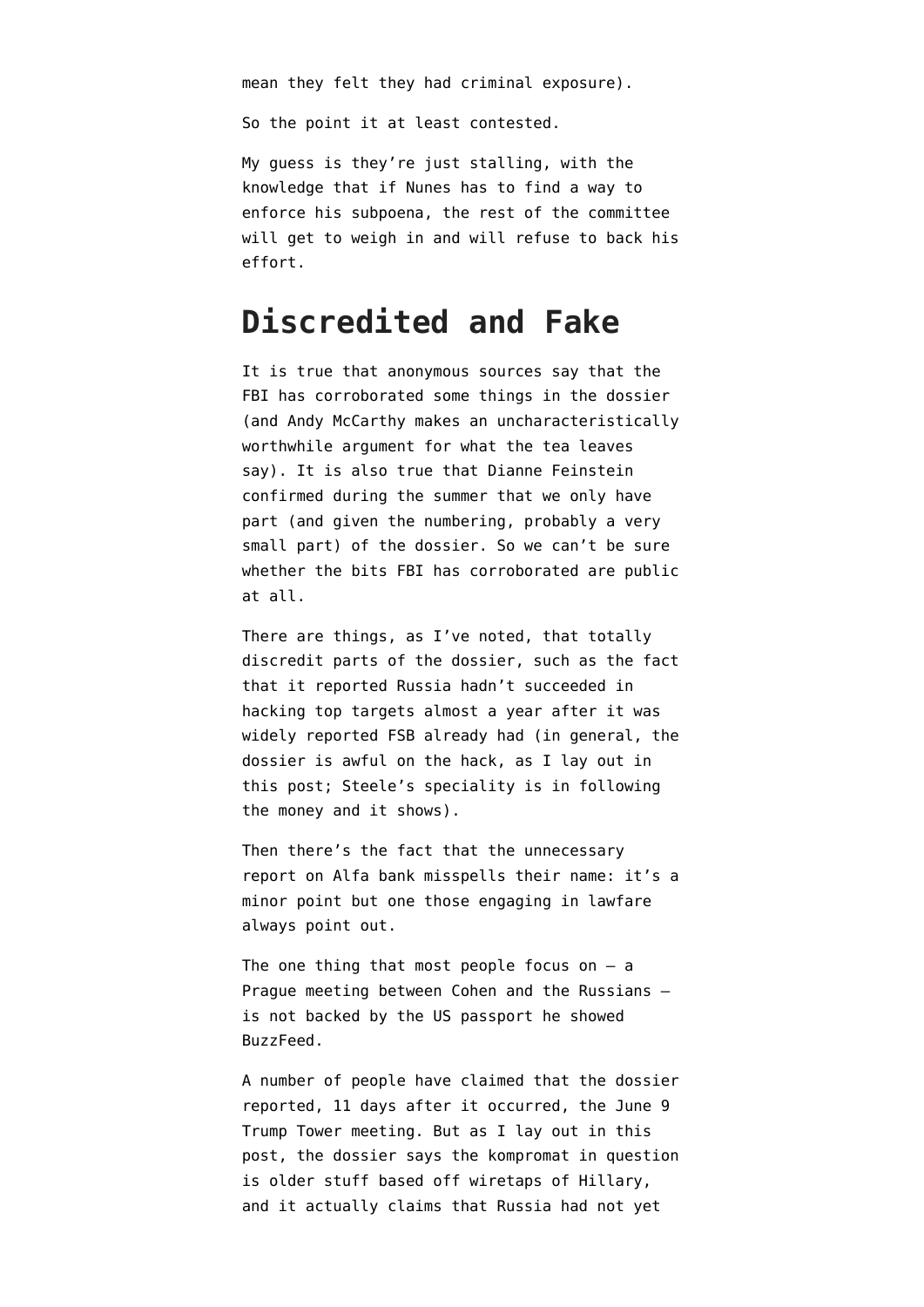shared the intelligence in question, meaning the dossier did not confirm the June 9 meeting.

That doesn't mean it's discredited. But it doesn't mean we know what parts of it have been corroborated, and some parts are not true (as we should expect from raw intelligence).

### **Who paid for it: Russia**

The most problematic thing Trump said is that Russia may have paid for the dossier. It's true we don't know who paid for the dossier (indeed, that is the chief reason why Fusion doesn't want to testify, to hide who did pay for it). Rumors say that a Jeb Bush supporter paid for it up until June 2016 (meaning, for a bunch of reports that aren't public at all), and a Hillary supporter paid for it until November. Steele has [claimed in court filings](http://media.washtimes.com.s3.amazonaws.com/media/misc/2017/04/26/Steeles_Defence_in_London_Action.pdf) that the reports that came after that, including the December 13 report that has the most incendiary claims (including that Trump paid hackers involved in the operation), that he worked for free after November and that his sources — who normally would be paid — also just dumped the intelligence that happened to be the most inflammatory parts into his lap.

> The Defendants continued to receive unsolicited intelligence on the matters covered by the pre-election memoranda after the US Presidential election and the conclusion of the assignment for Fusion.

After receiving some such intelligence [Steele] prepared the confidential December memorandum, … on his own initiative on or around 13 December 2016.

That last claim — that Steele worked for free is pretty sketchy, especially when you consider that (given the numbering in [the dossier](https://www.documentcloud.org/documents/3259984-Trump-Intelligence-Allegations.html) and Feinstein's confirmation we've got just part of the dossier) there were likely 31 reports filed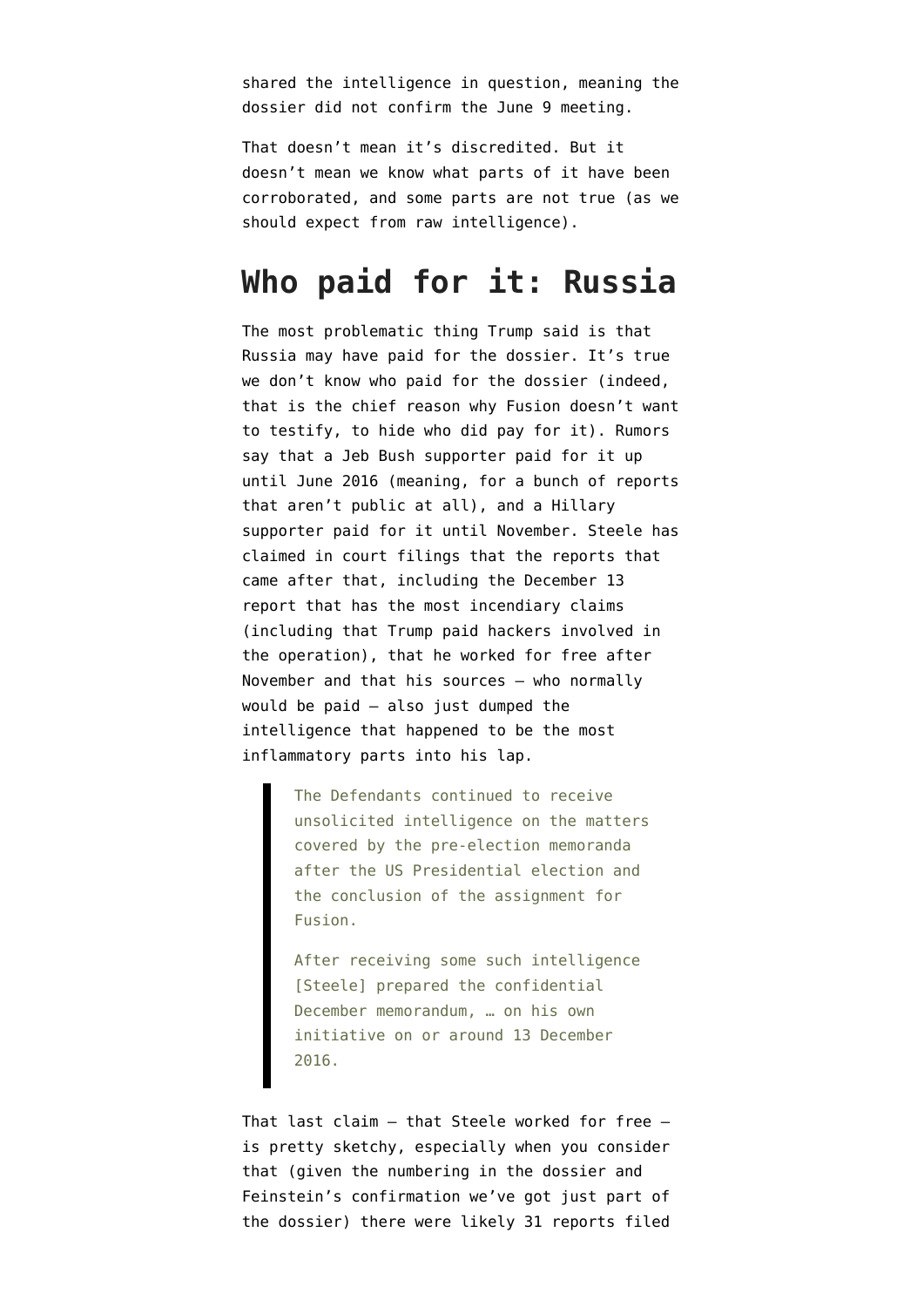between October 19 and December 13.

Regardless of who really paid for the work, the fact that Steele claims he (and his sources) were working for free, the fact that the Russians would have known about the dossier at least by October 31, when David Corn [wrote about](http://www.motherjones.com/politics/2016/10/veteran-spy-gave-fbi-info-alleging-russian-operation-cultivate-donald-trump/) [it,](http://www.motherjones.com/politics/2016/10/veteran-spy-gave-fbi-info-alleging-russian-operation-cultivate-donald-trump/) and possibly by mid-September, when Steele started briefing journalists on it, the fact that Aleksej Gubarev quickly sued, the fact that a suspected dossier source [died in mysterious](https://cgrozev.wordpress.com/2017/01/14/tower-of-cards-part-1/) [circumstances in December,](https://cgrozev.wordpress.com/2017/01/14/tower-of-cards-part-1/) and the fact that the last report tied everything up in a neat little bow, suggests the Russians may have been feeding Steele disinformation by that last report.

Does that mean the Russians paid Steele? Absolutely not. It's an outrageous insinuation. Does that mean that any disinformation in the dossier was ultimately paid for by Russia and that it is not crazy to imagine the later reports included at least some disinformation? Yup.

Then there's another detail that makes the Russian accusation at least reasonable: the fact that Rinat Ahkmetshin had a relationship with Fusion (to work on anti-Magnitsky stuff) at precisely the same time as Fusion was working on the Trump dossier. Not only does that fact make it more likely Russians eventually learned of the dossier and fed Steele disinformation, but it also means Fusion was getting paid by Russians at the same time as or not long before it was producing free Steele dossier work.

# **Who paid for it: FBI**

People seem most offended by Trump's claim that FBI may have paid for the dossier. The reporting on this point conflicts, but note that CNN has said that Steele got paid by the FBI for expenses.

[CNN:](http://www.cnn.com/2017/02/28/politics/christopher-steele-fbi-expenses/index.html)

The FBI reimbursed some expenses of the former British intelligence operative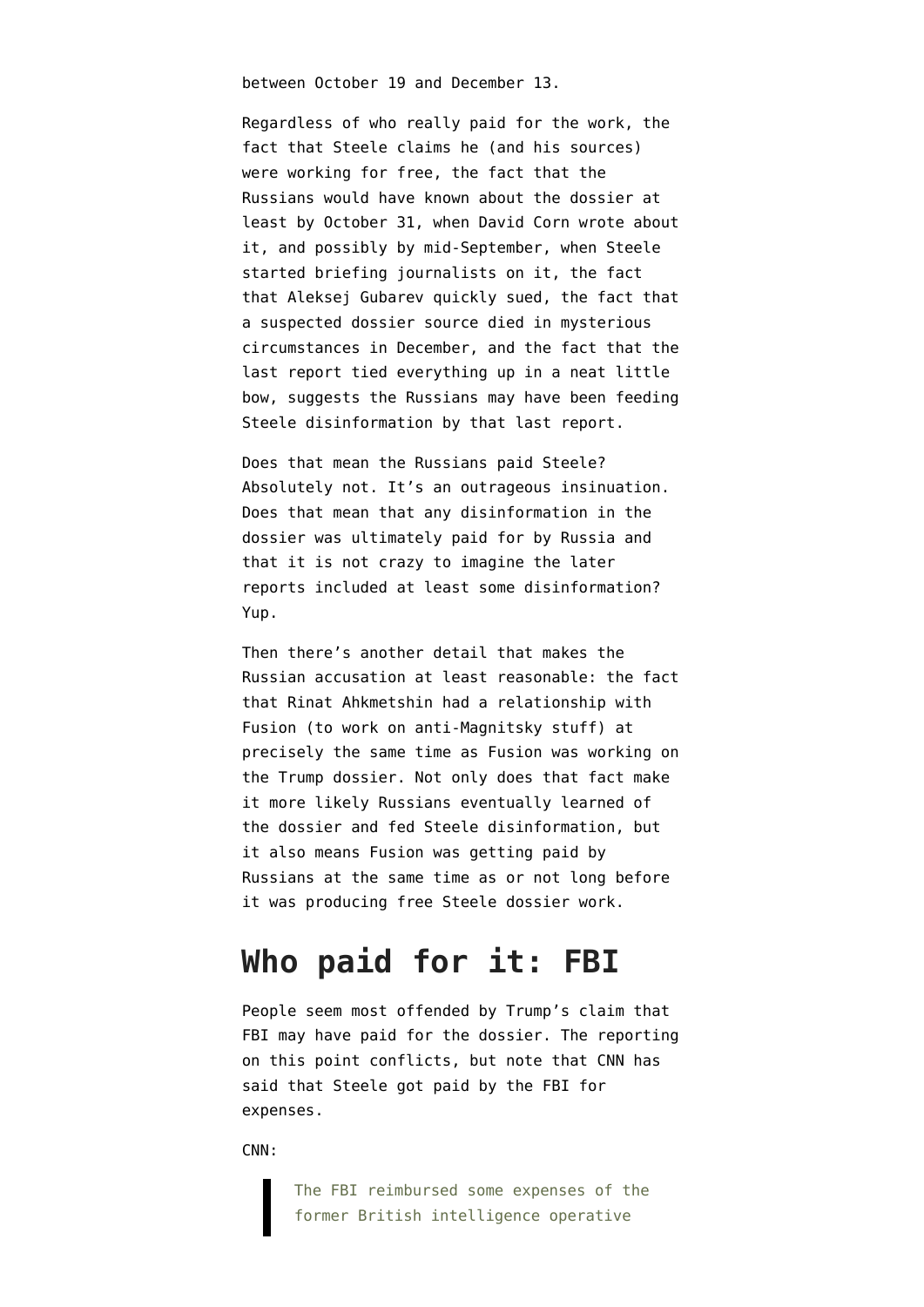who produced a dossier containing allegations of President Donald Trump's ties to Russia, people familiar with the matter said.

#### [WaPo](https://www.washingtonpost.com/politics/fbi-once-planned-to-pay-former-british-spy-who-authored-controversial-trump-dossier/2017/02/28/896ab470-facc-11e6-9845-576c69081518_story.html?hpid=hp_no-name_no-name%3Apage%2Fbreaking-news-bar&tid=a_breakingnews&utm_term=.1a628f74efa6):

The former British spy who authored a controversial dossier on behalf of Donald Trump's political opponents alleging ties between Trump and Russia reached an agreement with the FBI a few weeks before the election for the bureau to pay him to continue his work, according to several people familiar with the arrangement.

The agreement to compensate former MI6 agent Christopher Steele came as U.S. intelligence agencies reached a consensus that the Russians had interfered in the presidential election by orchestrating hacks of Democratic Party email accounts.

#### [snip]

Ultimately, the FBI did not pay Steele. Communications between the bureau and the former spy were interrupted as Steele's now-famous dossier became the subject of news stories, congressional inquiries and presidential denials, according to the people familiar with the arrangement, who spoke on the condition of anonymity because they were not authorized to discuss the matter.

#### [NBC:](https://www.nbcnews.com/news/us-news/fbi-made-deal-ex-spy-trump-dossier-n727061)

The FBI reached a deal in October to pay a former British spy who had compiled a dossier on Donald Trump's alleged ties with Russia, an indication of how seriously the bureau was taking the allegations, according to a person familiar with the matter.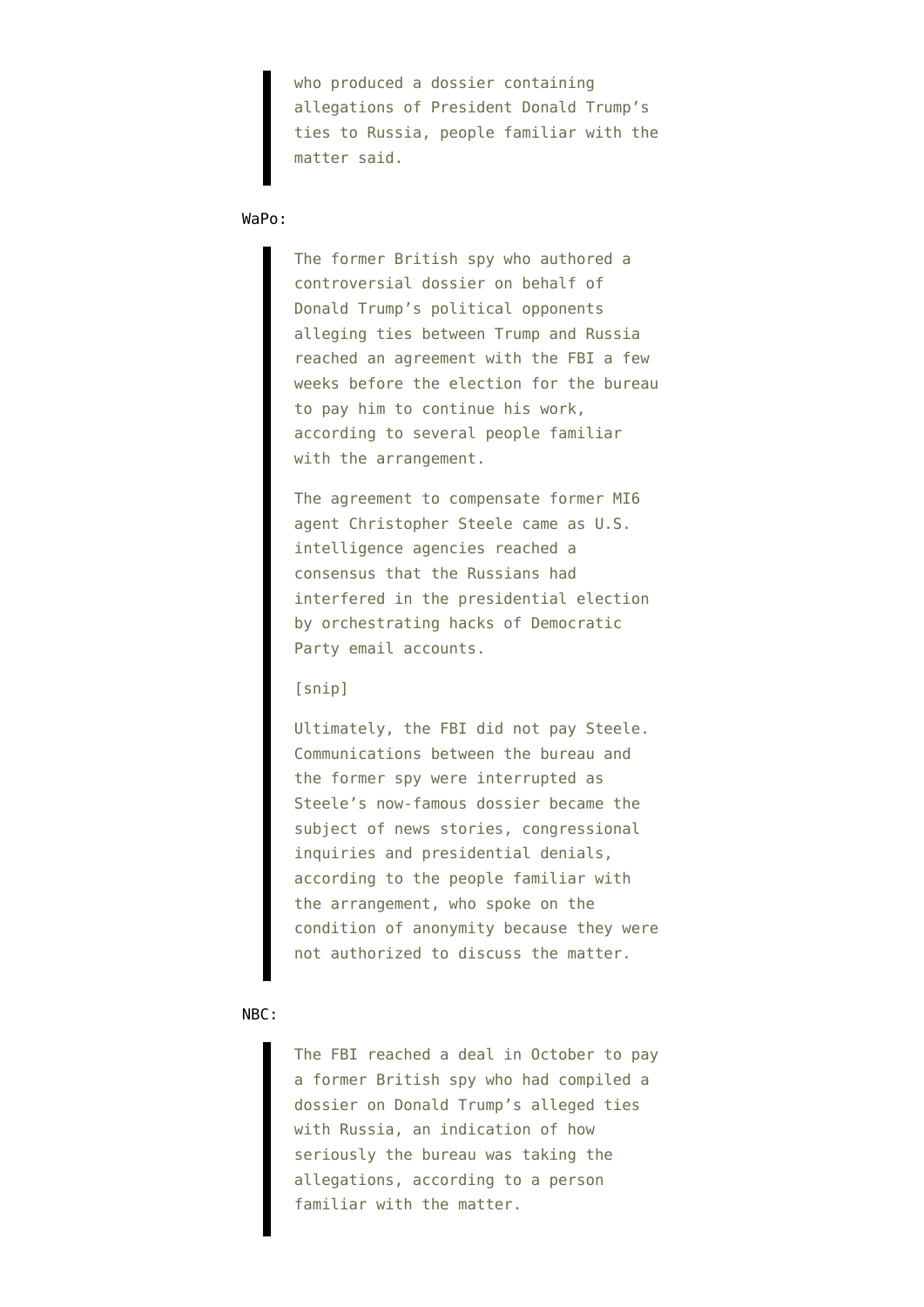The deal for the former operative, Christopher Steele, to continue his work on behalf of the FBI fell apart when Steele pulled out, said the source, who has direct knowledge of the situation.

Given what Chuck Grassley has asked and said in response, my suspicion is the reality is that FBI paid Steele's expenses for trips to explain sourcing and other details of the dossier to them, meaning their funds didn't pay his sources or for his time, but did pay for him to meet with the FBI.

### **Who paid for it: Dems**

This claim is a no-brainer. According to the public story, a Hillary supporter — who has always been presumed to be a Democrat though there's no reason that has to be true (indeed, it is utterly conceivable that the same person paid for the work first in Jeb's name and then in Hillary's) — paid for all the reports we have, save the December 13 one.

# **(or all)?**

Finally, people are especially offended that Trump, with his "or all," insinuated that the FBI and Russians were colluding against Trump.

It's certainly possible that's what he intended. But the public record at least claims that three different entities paid for the dossier over time; that same record makes a reasonable claim that both the Dems and FBI paid some money to support the dossier.

All of which is to say the serial payment for the dossier does not require that "or all" to be a malicious insinuation of collusion (heh) between FBI and Russia.

I know this will be an unbelievably unpopular post. But the dossier simply isn't as pristine as those clinging to it want it to be. Which is